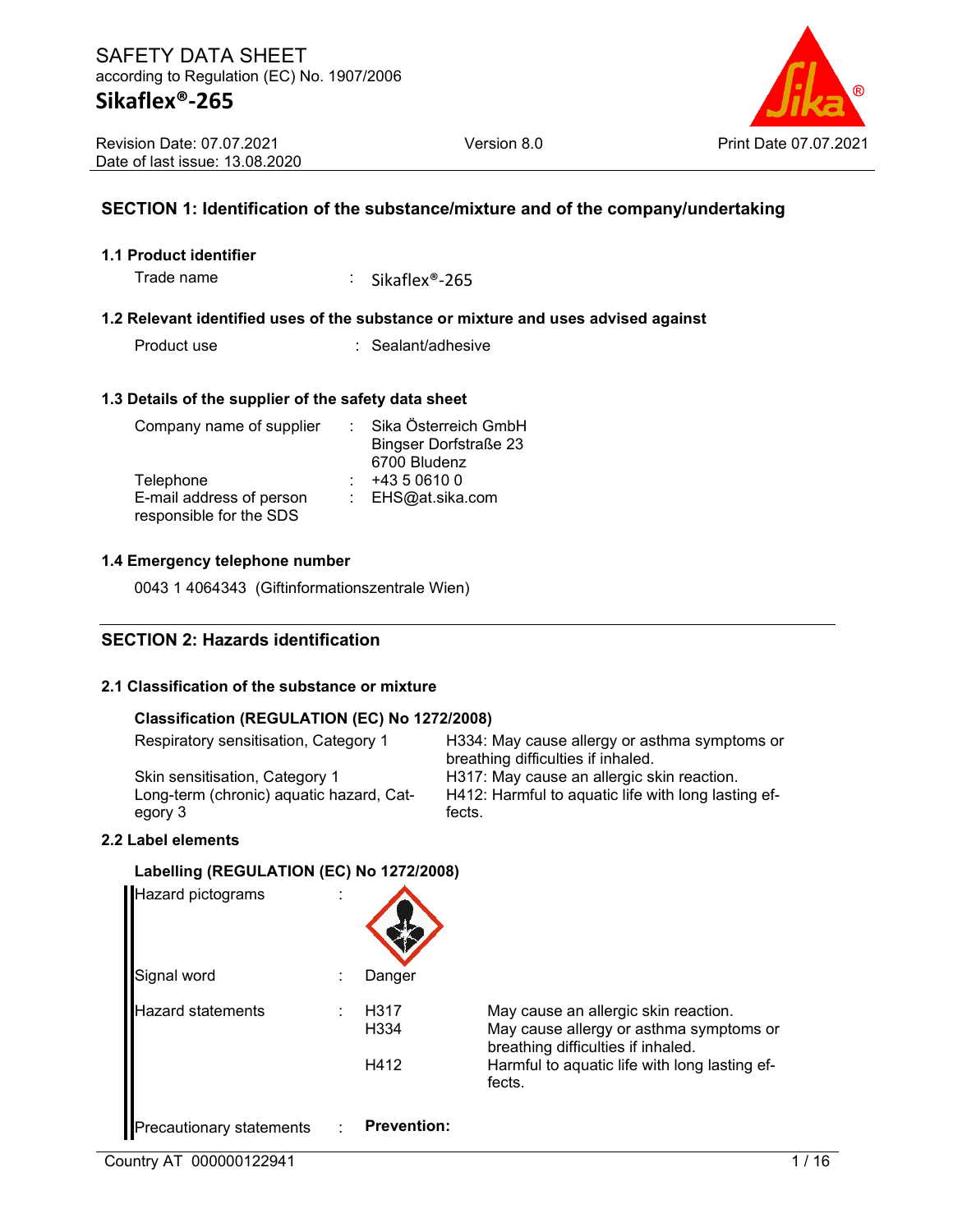# SAFETY DATA SHEET according to Regulation (EC) No. 1907/2006 **Sikaflex®-265**



Revision Date: 07.07.2021 Date of last issue: 13.08.2020

| P <sub>261</sub><br>P <sub>273</sub><br>P <sub>280</sub><br>P <sub>2</sub> 84 | Avoid breathing mist or vapours.<br>Avoid release to the environment.<br>Wear protective gloves.<br>In case of inadequate ventilation wear respir-<br>atory protection. |
|-------------------------------------------------------------------------------|-------------------------------------------------------------------------------------------------------------------------------------------------------------------------|
| <b>Response:</b>                                                              |                                                                                                                                                                         |
| $P304 + P340$                                                                 | IF INHALED: Remove person to fresh air and<br>keep comfortable for breathing.                                                                                           |
| $P342 + P311$                                                                 | If experiencing respiratory symptoms: Call a<br>POISON CENTER/ doctor.                                                                                                  |

#### **Hazardous components which must be listed on the label:**

4,4'-methylenediphenyl diisocyanate 2,2-bis(acryloyloxymethyl)butyl acrylate Pentamethyl piperidylsebacate 3-isocyanatomethyl-3,5,5-trimethylcyclohexyl isocyanate

#### **Additional Labelling**

"As from 24 August 2023 adequate training is required before industrial or professional use."

#### **2.3 Other hazards**

This substance/mixture contains no components considered to be either persistent, bioaccumulative and toxic (PBT), or very persistent and very bioaccumulative (vPvB) at levels of 0.1% or higher.

Ecological information: The substance/mixture does not contain components considered to have endocrine disrupting properties according to REACH Article 57(f) or Commission Delegated regulation (EU) 2017/2100 or Commission Regulation (EU) 2018/605 at levels of 0.1% or higher.

Toxicological information: The substance/mixture does not contain components considered to have endocrine disrupting properties according to REACH Article 57(f) or Commission Delegated regulation (EU) 2017/2100 or Commission Regulation (EU) 2018/605 at levels of 0.1% or higher.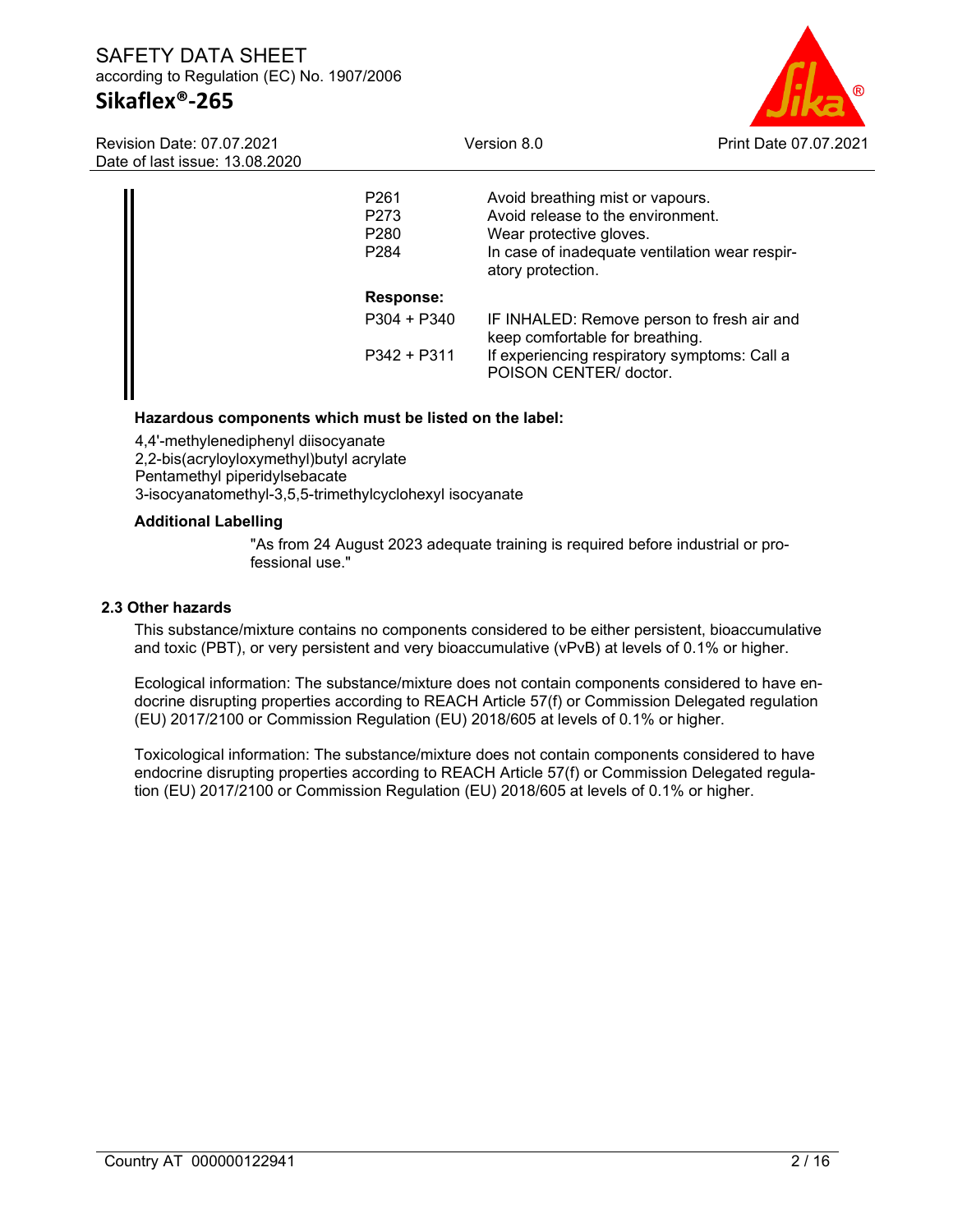# **Sikaflex®-265**

| <b>Revision Date: 07.07.2021</b> |
|----------------------------------|
| Date of last issue: 13.08.2020   |



# **SECTION 3: Composition/information on ingredients**

### **3.2 Mixtures**

## **Components**

| Chemical name                               | CAS-No.<br>EC-No.<br>Registration number                    | Classification                                                                                                                                                                                                                                                                                                                                                                                                                     | Concentration<br>$(%$ (% w/w) |
|---------------------------------------------|-------------------------------------------------------------|------------------------------------------------------------------------------------------------------------------------------------------------------------------------------------------------------------------------------------------------------------------------------------------------------------------------------------------------------------------------------------------------------------------------------------|-------------------------------|
| 4,4'-methylenediphenyl diisocya-<br>nate    | 101-68-8<br>202-966-0<br>01-2119457014-47-<br><b>XXXX</b>   | Acute Tox. 4; H332<br>Skin Irrit. 2; H315<br>Eye Irrit. 2; H319<br>Resp. Sens. 1; H334<br>Skin Sens. 1; H317<br>Carc. 2; H351<br>STOT SE 3; H335<br>(Respiratory system)<br>STOT RE 2; H373<br>specific concentration<br>limit<br>Eye Irrit. 2; H319<br>$>= 5 \%$<br>STOT SE 3; H335<br>$>= 5 \%$<br>Skin Irrit. 2; H315<br>$>= 5 \%$<br>Resp. Sens. 1; H334<br>$>= 0,1%$<br>Acute toxicity esti-<br>mate<br>Acute inhalation tox- | $>= 0,1 - 1$                  |
| 2,2-bis(acryloyloxymethyl)butyl<br>acrylate | 15625-89-5<br>239-701-3<br>01-2119489896-11-<br><b>XXXX</b> | icity (dust/mist): 1,5<br>mg/l<br>Aquatic Chronic 1;<br>H410<br>Skin Irrit. 2; H315<br>Eye Irrit. 2; H319                                                                                                                                                                                                                                                                                                                          | $>= 0,025 - 5$<br>0,25        |
|                                             |                                                             | Skin Sens. 1; H317<br>Aquatic Acute 1;<br>H400<br>M-Factor (Acute<br>aquatic toxicity): 1<br>M-Factor (Chronic<br>aquatic toxicity): 1                                                                                                                                                                                                                                                                                             |                               |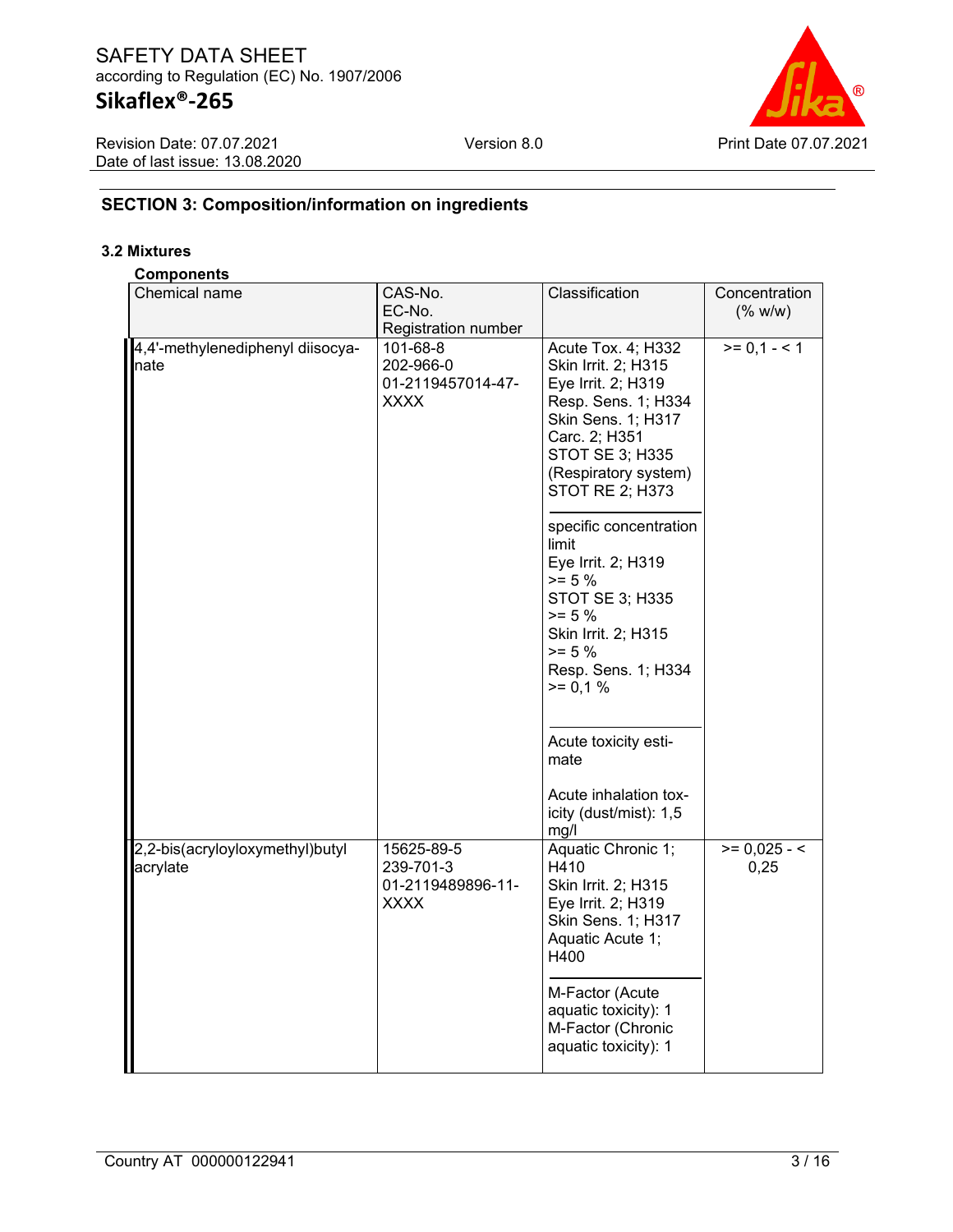# **Sikaflex®-265**

Version 8.0 Print Date 07.07.2021

Revision Date: 07.07.2021 Date of last issue: 13.08.2020

| Pentamethyl piperidylsebacate<br>Contains:<br>$bis(1,2,2,6,6-pentamentlyl-4-$<br>piperidyl) sebacate<br>methyl 1,2,2,6,6-pentamethyl-4-<br>piperidyl sebacate | 1065336-91-5<br>915-687-0<br>01-2119491304-40-<br><b>XXXX</b> | Skin Sens. 1A; H317<br>Aquatic Acute 1;<br>H400<br>Aquatic Chronic 1;<br>H410<br>M-Factor (Acute<br>aquatic toxicity): 1<br>M-Factor (Chronic<br>aquatic toxicity): 1                                                                                                                             | $>= 0.1 - 5.25$        |
|---------------------------------------------------------------------------------------------------------------------------------------------------------------|---------------------------------------------------------------|---------------------------------------------------------------------------------------------------------------------------------------------------------------------------------------------------------------------------------------------------------------------------------------------------|------------------------|
| 3-isocyanatomethyl-3,5,5-<br>trimethylcyclohexyl isocyanate                                                                                                   | 4098-71-9<br>223-861-6<br>01-2119490408-31-<br><b>XXXX</b>    | Acute Tox. 1; H330<br>Skin Irrit. 2; H315<br>Eye Irrit. 2; H319<br>Resp. Sens. 1; H334<br>Skin Sens. 1; H317<br>STOT SE 3; H335<br>(Respiratory system)<br>Aquatic Chronic 2;<br>H411<br>specific concentration<br>limit<br>Resp. Sens. 1; H334<br>$>= 0.5 %$<br>Skin Sens. 1; H317<br>$>= 0.5 %$ | $>= 0,025 - 5$<br>0,25 |

For explanation of abbreviations see section 16.

# **SECTION 4: First aid measures**

### **4.1 Description of first aid measures**

| General advice          | : Move out of dangerous area.<br>Consult a physician.<br>Show this safety data sheet to the doctor in attendance.                                       |
|-------------------------|---------------------------------------------------------------------------------------------------------------------------------------------------------|
| If inhaled              | $\therefore$ Move to fresh air.<br>Consult a physician after significant exposure.                                                                      |
| In case of skin contact | $\therefore$ Take off contaminated clothing and shoes immediately.<br>Wash off with soap and plenty of water.<br>If symptoms persist, call a physician. |
| In case of eye contact  | : Remove contact lenses.<br>Keep eye wide open while rinsing.<br>If eye irritation persists, consult a specialist.                                      |
| If swallowed            | : Do not induce vomiting without medical advice.<br>Rinse mouth with water.                                                                             |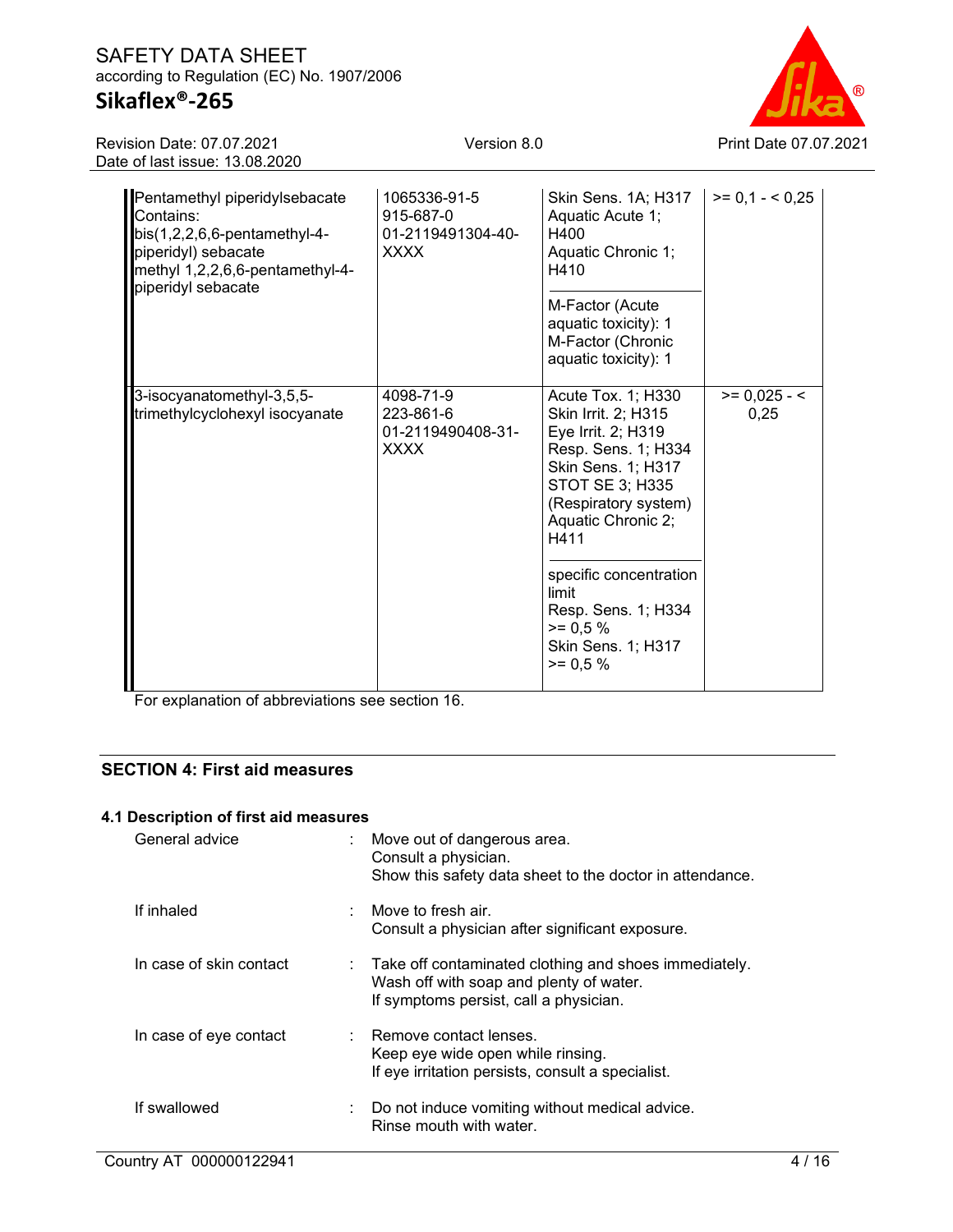

| <b>Revision Date: 07.07.2021</b> |
|----------------------------------|
| Date of last issue: 13.08.2020   |

Do not give milk or alcoholic beverages. Never give anything by mouth to an unconscious person.

### **4.2 Most important symptoms and effects, both acute and delayed**

| Symptoms                                                                       | Asthmatic appearance<br>Allergic reactions<br>See Section 11 for more detailed information on health effects<br>and symptoms. |  |  |
|--------------------------------------------------------------------------------|-------------------------------------------------------------------------------------------------------------------------------|--|--|
| <b>Risks</b>                                                                   | sensitising effects                                                                                                           |  |  |
|                                                                                | May cause an allergic skin reaction.<br>May cause allergy or asthma symptoms or breathing difficul-<br>ties if inhaled.       |  |  |
| 4.3 Indication of any immediate medical attention and special treatment needed |                                                                                                                               |  |  |

| Treatment |  | Treat symptomatically. |
|-----------|--|------------------------|

## **SECTION 5: Firefighting measures**

| 5.1 Extinguishing media                                   |    |                                                                                                                                          |
|-----------------------------------------------------------|----|------------------------------------------------------------------------------------------------------------------------------------------|
| Suitable extinguishing media :                            |    | In case of fire, use water/water spray/water jet/carbon diox-<br>ide/sand/foam/alcohol resistant foam/chemical powder for<br>extinction. |
| 5.2 Special hazards arising from the substance or mixture |    |                                                                                                                                          |
| ucts                                                      |    | Hazardous combustion prod- : No hazardous combustion products are known                                                                  |
| 5.3 Advice for firefighters                               |    |                                                                                                                                          |
| for firefighters                                          |    | Special protective equipment : In the event of fire, wear self-contained breathing apparatus.                                            |
| Further information                                       | ÷. | Standard procedure for chemical fires.                                                                                                   |

# **SECTION 6: Accidental release measures**

| 6.1 Personal precautions, protective equipment and emergency procedures<br>Personal precautions<br>Use personal protective equipment.<br>Deny access to unprotected persons. |  |                                                                                                                                                       |  |  |
|------------------------------------------------------------------------------------------------------------------------------------------------------------------------------|--|-------------------------------------------------------------------------------------------------------------------------------------------------------|--|--|
| <b>6.2 Environmental precautions</b><br>Environmental precautions                                                                                                            |  | Do not flush into surface water or sanitary sewer system.<br>If the product contaminates rivers and lakes or drains inform<br>respective authorities. |  |  |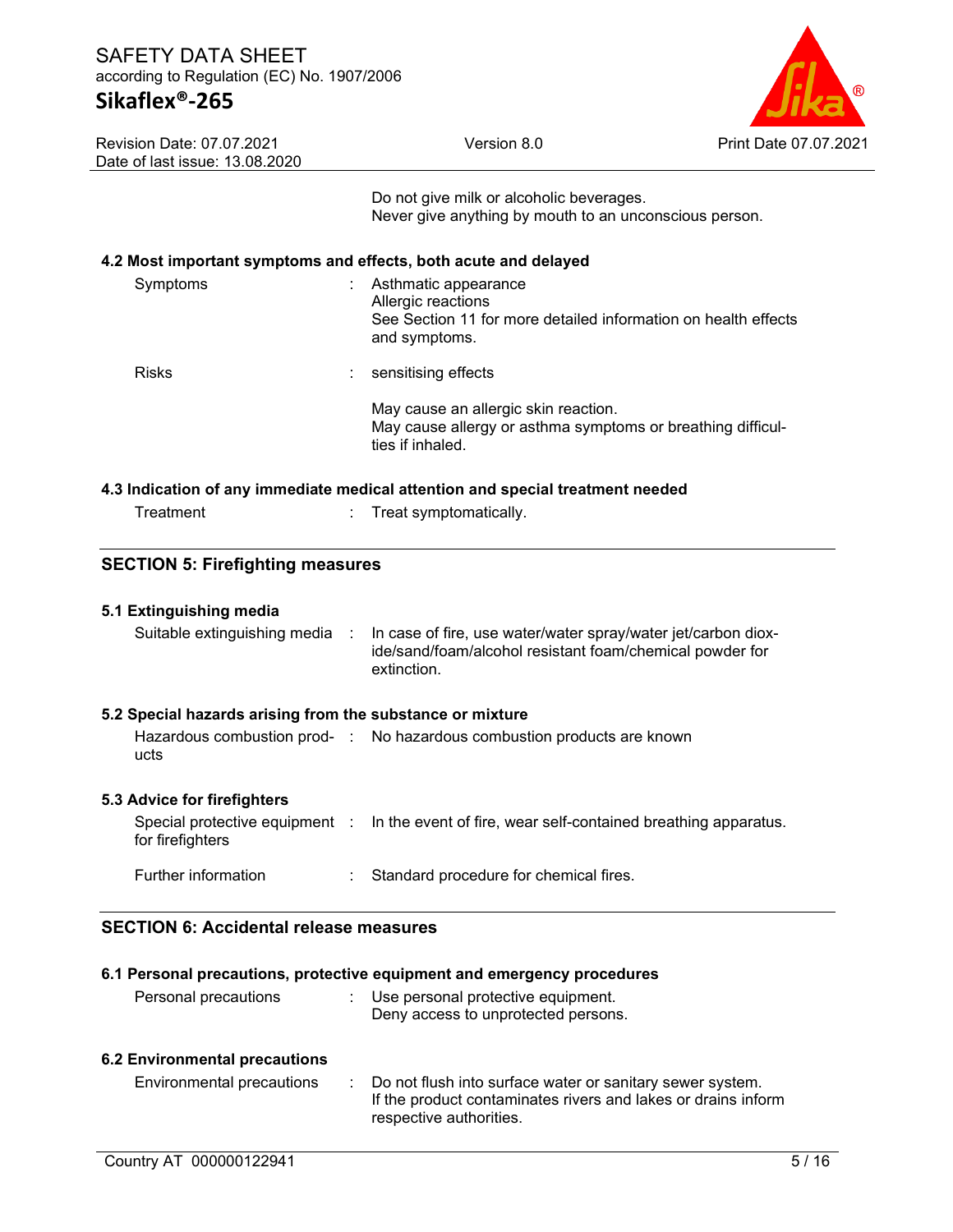

| <b>Revision Date: 07.07.2021</b> |  |
|----------------------------------|--|
| Date of last issue: 13.08.2020   |  |

### **6.3 Methods and material for containment and cleaning up**

Methods for cleaning up : Soak up with inert absorbent material (e.g. sand, silica gel, acid binder, universal binder, sawdust).

### Keep in suitable, closed containers for disposal.

### **6.4 Reference to other sections**

For personal protection see section 8.

### **SECTION 7: Handling and storage**

#### **7.1 Precautions for safe handling**

| Advice on safe handling                                          |   | Avoid exceeding the given occupational exposure limits (see<br>section 8).<br>Do not get in eyes, on skin, or on clothing.<br>For personal protection see section 8.<br>Persons with a history of skin sensitisation problems or asth-<br>ma, allergies, chronic or recurrent respiratory disease should<br>not be employed in any process in which this mixture is being<br>used.<br>Smoking, eating and drinking should be prohibited in the ap-<br>plication area.<br>Follow standard hygiene measures when handling chemical<br>products |
|------------------------------------------------------------------|---|----------------------------------------------------------------------------------------------------------------------------------------------------------------------------------------------------------------------------------------------------------------------------------------------------------------------------------------------------------------------------------------------------------------------------------------------------------------------------------------------------------------------------------------------|
| Advice on protection against<br>÷<br>fire and explosion          |   | Normal measures for preventive fire protection.                                                                                                                                                                                                                                                                                                                                                                                                                                                                                              |
| Hygiene measures                                                 |   | Handle in accordance with good industrial hygiene and safety<br>practice. When using do not eat or drink. When using do not<br>smoke. Wash hands before breaks and at the end of workday.                                                                                                                                                                                                                                                                                                                                                    |
| 7.2 Conditions for safe storage, including any incompatibilities |   |                                                                                                                                                                                                                                                                                                                                                                                                                                                                                                                                              |
| Requirements for storage<br>areas and containers                 |   | Keep container tightly closed in a dry and well-ventilated<br>place. Store in accordance with local regulations.                                                                                                                                                                                                                                                                                                                                                                                                                             |
| Storage class (TRGS 510)                                         |   | : 10, Combustible liquids                                                                                                                                                                                                                                                                                                                                                                                                                                                                                                                    |
| Further information on stor-<br>age stability                    | ÷ | No decomposition if stored and applied as directed.                                                                                                                                                                                                                                                                                                                                                                                                                                                                                          |
| 7.3 Specific end use(s)                                          |   |                                                                                                                                                                                                                                                                                                                                                                                                                                                                                                                                              |
| Specific use(s)                                                  |   | Cleaning with aprotic polar solvents must be avoided.<br>Consult most current local Product Data Sheet prior to any                                                                                                                                                                                                                                                                                                                                                                                                                          |

use.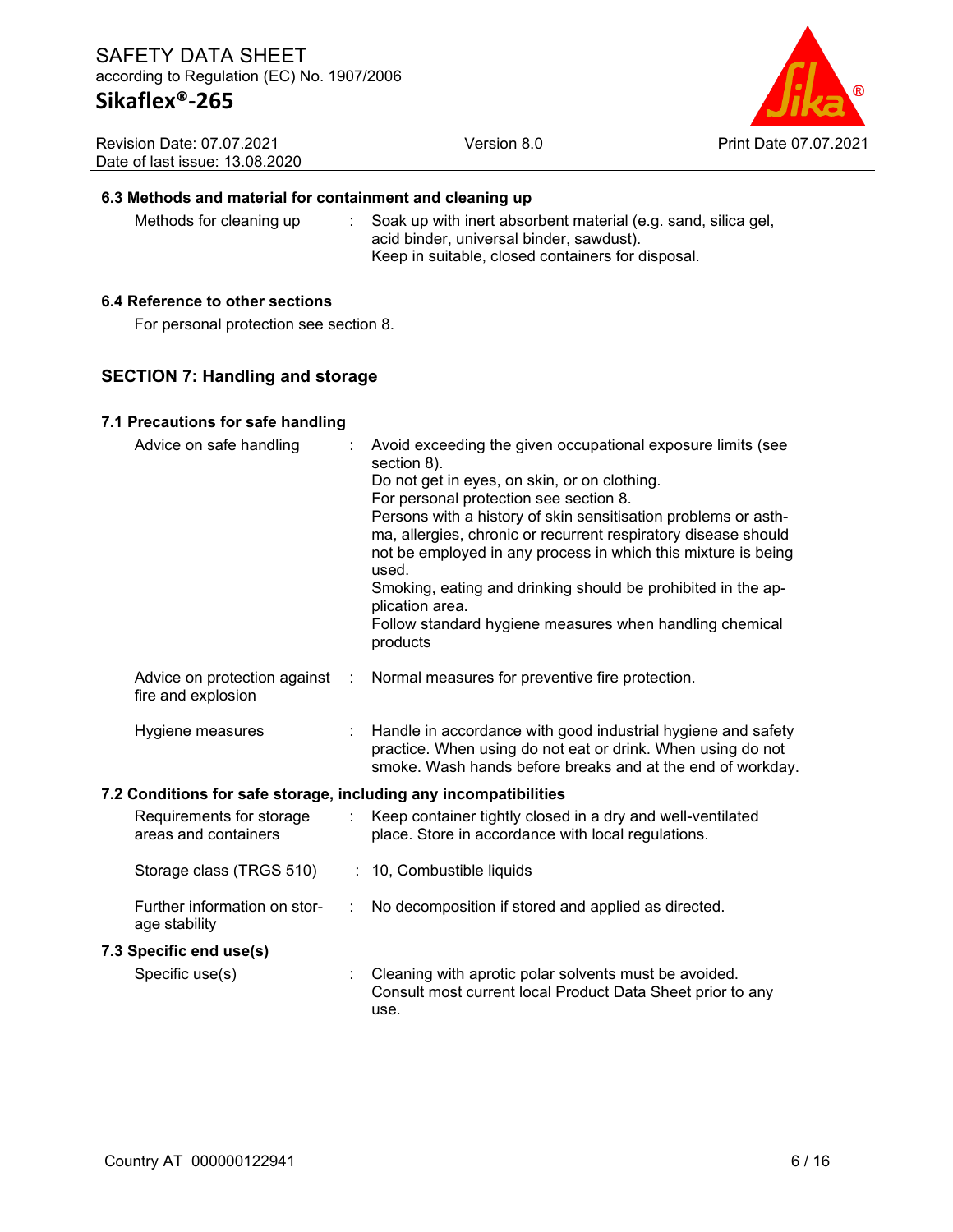

# **SECTION 8: Exposure controls/personal protection**

#### **8.1 Control parameters**

#### **Occupational Exposure Limits**

| Components                                                  | CAS-No.                                                                                  | Value type (Form<br>of exposure)                                 | Control parame-<br>ters $*$          | Basis * |
|-------------------------------------------------------------|------------------------------------------------------------------------------------------|------------------------------------------------------------------|--------------------------------------|---------|
| 4,4'-methylenediphenyl diisocyanate                         | 101-68-8                                                                                 | <b>TRK-TMW</b>                                                   | $0,005$ ppm<br>$0,05$ mg/m3          | AT OEL  |
|                                                             |                                                                                          | Further information: See Annex III B, Danger of sensitization of |                                      |         |
|                                                             |                                                                                          | the respiratory system and the skin                              |                                      |         |
|                                                             |                                                                                          | <b>TRK-KZW</b>                                                   | $0,01$ ppm<br>$0,1$ mg/m $3$         | AT OEL  |
|                                                             |                                                                                          | <b>MAK-TMW</b>                                                   | $0,005$ ppm<br>$0,05$ mg/m3          | AT OEL  |
|                                                             | Further information: Danger of sensitization of the respiratory sys-<br>tem and the skin |                                                                  |                                      |         |
|                                                             |                                                                                          | MAK-KZW                                                          | $0,01$ ppm<br>$0,1$ mg/m $3$         | AT OEL  |
| 3-isocyanatomethyl-3,5,5-<br>trimethylcyclohexyl isocyanate | 4098-71-9                                                                                | <b>MAK-KZW</b>                                                   | $0,01$ ppm<br>$0.092 \text{ mg/m}$ 3 | AT OEL  |
|                                                             | Further information: Danger of sensitization of the respiratory sys-<br>tem and the skin |                                                                  |                                      |         |
|                                                             |                                                                                          | <b>MAK-TMW</b>                                                   | $0,005$ ppm<br>0,046 mg/m3           | AT OEL  |

\*Values in the table refer to the latest EU-OEL and to the (Grenzwerteverordnung GKV ).

#### **Biological occupational exposure limits**

| Substance name                                              | CAS-No.   | Control parame-<br>ters                                                                       | Sampling time                                                                            | <b>Basis</b> |
|-------------------------------------------------------------|-----------|-----------------------------------------------------------------------------------------------|------------------------------------------------------------------------------------------|--------------|
| 4,4'-methylenediphenyl diisocyanate                         | 101-68-8  | 4.4'<br>diaminodiphenyl-<br>methane (Isocya-<br>nates): $10 \mu g/g$<br>creatinine<br>(Urine) | At the end of a<br>work week / at<br>the end of a<br>work day / at the<br>end of a shift | VGÜ2014      |
| 3-isocyanatomethyl-3,5,5-<br>trimethylcyclohexyl isocyanate | 4098-71-9 | 4.4'<br>diaminodiphenyl-<br>methane (Isocya-<br>nates): $10 \mu g/g$<br>creatinine<br>(Urine) | At the end of a<br>work week / at<br>the end of a<br>work day / at the<br>end of a shift | VGÜ2014      |

# **8.2 Exposure controls**

#### **Engineering measures**

Maintain air concentrations below occupational exposure standards. Ensure adequate ventilation, especially in confined areas.

### **Personal protective equipment**

| Eye protection  | : Safety glasses with side-shields conforming to EN166<br>Eye wash bottle with pure water                                                                                            |
|-----------------|--------------------------------------------------------------------------------------------------------------------------------------------------------------------------------------|
| Hand protection | : Chemical-resistant, impervious gloves complying with an ap-<br>proved standard must be worn at all times when handling<br>chemical products. Reference number EN 374. Follow manu- |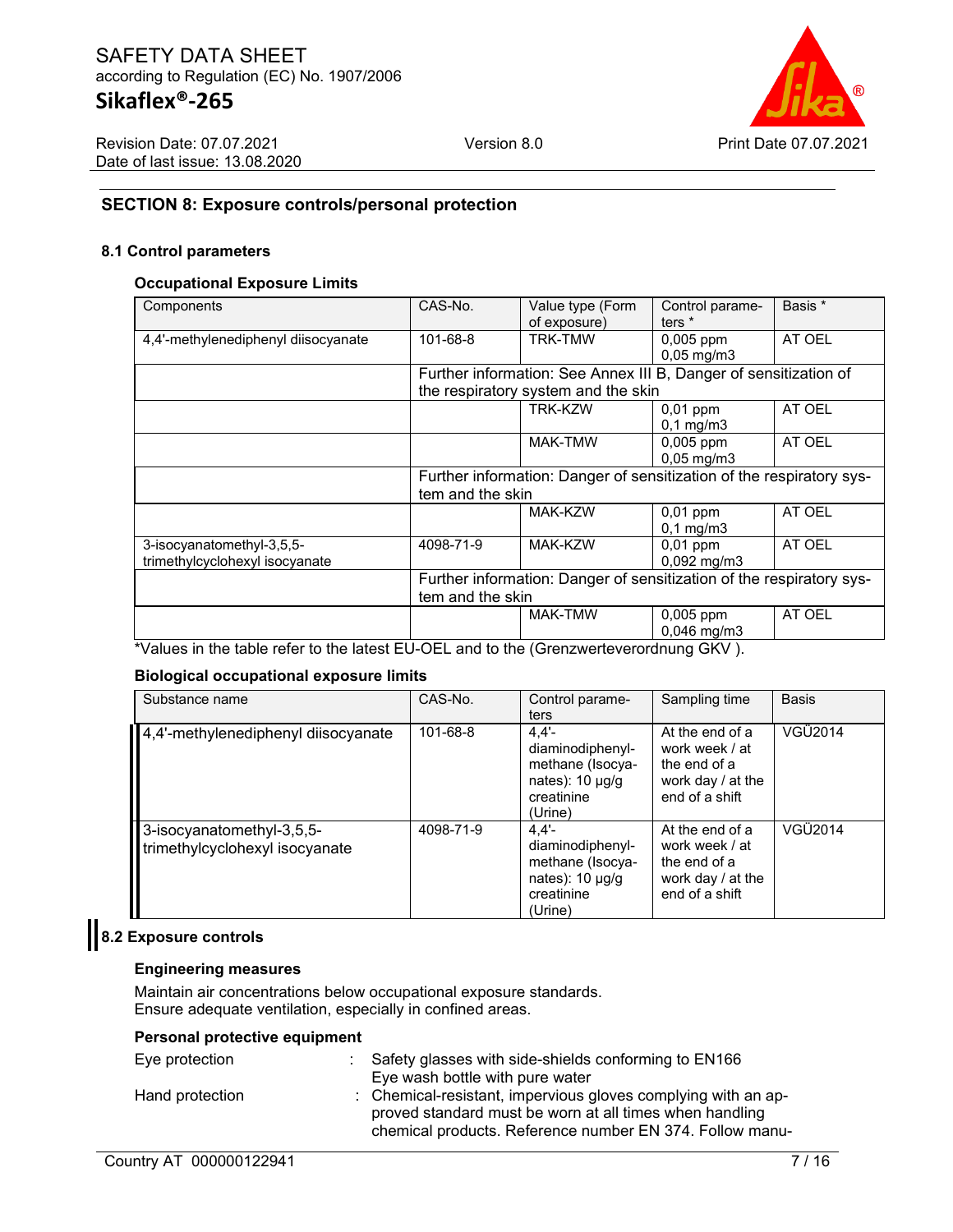# **Sikaflex®-265**

Revision Date: 07.07.2021

Version 8.0 Print Date 07.07.2021

| Date of last issue: 13.08.2020         |                                                                                                                                                                                                                                                                                                                                                                                                                                                                                                                                                                                                                                                                                                                                                                                                                                                                                                            |
|----------------------------------------|------------------------------------------------------------------------------------------------------------------------------------------------------------------------------------------------------------------------------------------------------------------------------------------------------------------------------------------------------------------------------------------------------------------------------------------------------------------------------------------------------------------------------------------------------------------------------------------------------------------------------------------------------------------------------------------------------------------------------------------------------------------------------------------------------------------------------------------------------------------------------------------------------------|
|                                        | facturer specifications.                                                                                                                                                                                                                                                                                                                                                                                                                                                                                                                                                                                                                                                                                                                                                                                                                                                                                   |
|                                        | Suitable for short time use or protection against splashes:<br>Butyl rubber/nitrile rubber gloves (> 0,1 mm)<br>Contaminated gloves should be removed.<br>Suitable for permanent exposure:<br>Viton gloves (0.4 mm),<br>breakthrough time >30 min.                                                                                                                                                                                                                                                                                                                                                                                                                                                                                                                                                                                                                                                         |
| Skin and body protection               | Protective clothing (e.g. Safety shoes acc. to EN ISO 20345,<br>long-sleeved working clothing, long trousers). Rubber aprons<br>and protective boots are additionaly recommended for mixing<br>and stirring work.                                                                                                                                                                                                                                                                                                                                                                                                                                                                                                                                                                                                                                                                                          |
| Respiratory protection                 | In case of inadequate ventilation wear respiratory protection.<br>Respirator selection must be based on known or anticipated<br>exposure levels, the hazards of the product and the safe work-<br>ing limits of the selected respirator.<br>Use a properly fitted NIOSH approved air-purifying or air-fed<br>respirator complying with an approved standard if a risk as-<br>sessment indicates this is necessary.<br>organic vapor filter (Type A)<br>A1: < 1000 ppm; A2: < 5000 ppm; A3: < 10000 ppm<br>Ensure adequate ventilation. This can be achieved by local<br>exhaust extraction or by general ventilation. (EN 689 - Meth-<br>ods for determining inhalation exposure). This applies in par-<br>ticular to the mixing / stirring area. In case this is not sufficent<br>to keep the concentrations under the occupational exposure<br>limits then respiration protection measures must be used. |
| <b>Environmental exposure controls</b> |                                                                                                                                                                                                                                                                                                                                                                                                                                                                                                                                                                                                                                                                                                                                                                                                                                                                                                            |
| General advice                         | Do not flush into surface water or sanitary sewer system.<br>If the product contaminates rivers and lakes or drains inform<br>respective authorities.                                                                                                                                                                                                                                                                                                                                                                                                                                                                                                                                                                                                                                                                                                                                                      |

# **SECTION 9: Physical and chemical properties**

# **9.1 Information on basic physical and chemical properties**

| Physical state<br>Appearance<br>Colour<br>Odour | liquid<br>paste<br>black<br>odourless                         |  |
|-------------------------------------------------|---------------------------------------------------------------|--|
| Boiling point/boiling range                     | No data available                                             |  |
| Flash point                                     | : $>101^{\circ}$ C<br>Method: closed cup                      |  |
| Auto-ignition temperature                       | No data available                                             |  |
| рH                                              | Not applicable<br>substance/mixture is non-soluble (in water) |  |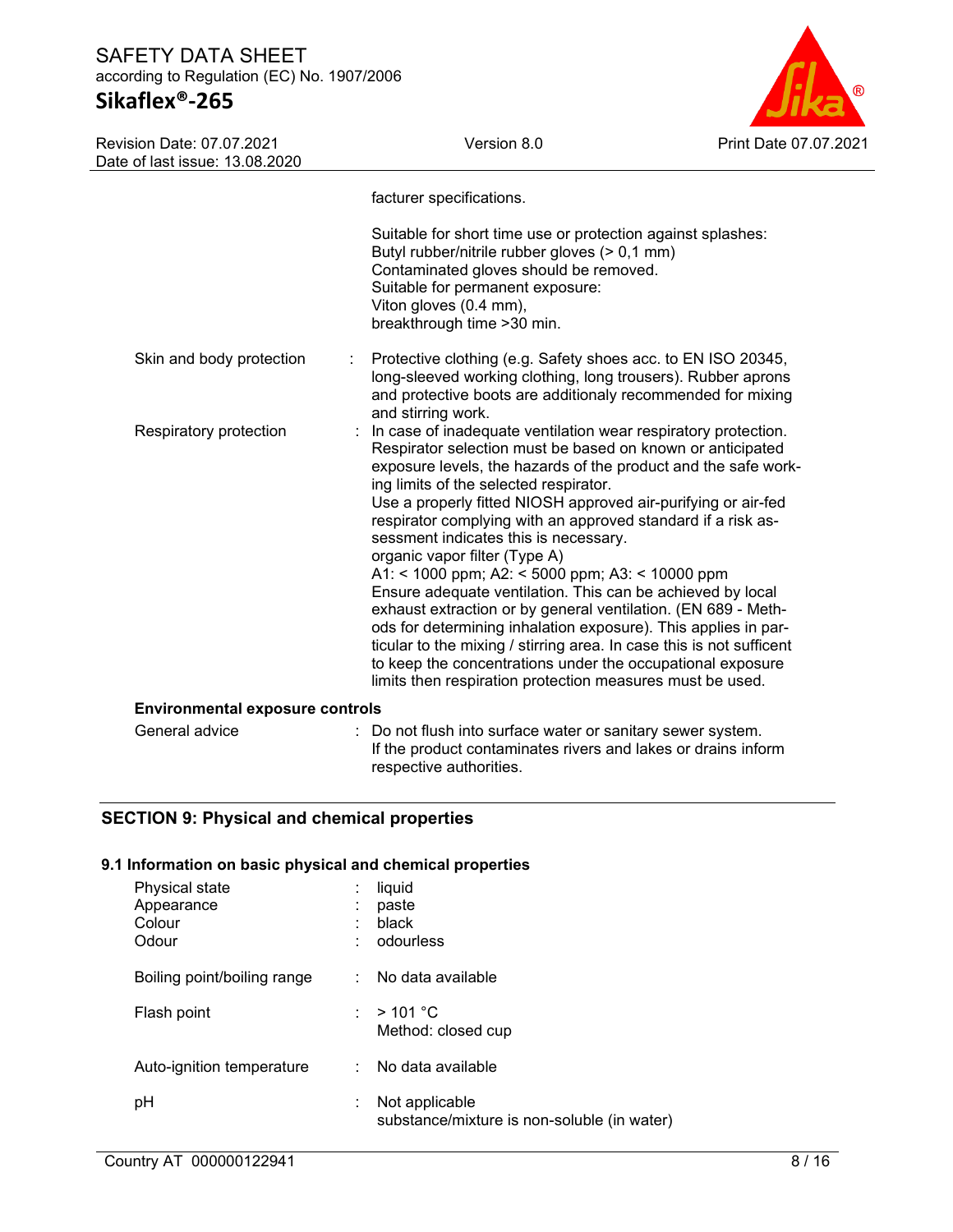# **Sikaflex®-265**

Version 8.0 Print Date 07.07.2021

| Revision Date: 07.07.2021      |  |
|--------------------------------|--|
| Date of last issue: 13.08.2020 |  |

| Viscosity<br>Viscosity, kinematic   | $>$ 20,5 mm2/s (40 °C) |
|-------------------------------------|------------------------|
| Solubility(ies)<br>Water solubility | insoluble<br>٠         |
| Vapour pressure                     | $0,01$ hPa<br>÷        |
| Density                             | ca. 1,2 g/cm3 (20 °C)  |

## **9.2 Other information**

No data available

# **SECTION 10: Stability and reactivity**

#### **10.1 Reactivity**

No dangerous reaction known under conditions of normal use.

#### **10.2 Chemical stability**

The product is chemically stable.

# **10.3 Possibility of hazardous reactions**

Hazardous reactions : No hazards to be specially mentioned.

#### **10.4 Conditions to avoid**

Conditions to avoid : No data available

#### **10.5 Incompatible materials**

Materials to avoid : No data available

#### **10.6 Hazardous decomposition products**

No decomposition if stored and applied as directed.

### **SECTION 11: Toxicological information**

#### **11.1 Information on hazard classes as defined in Regulation (EC) No 1272/2008**

#### **Acute toxicity**

Not classified based on available information.

#### **Components:**

### **4,4'-methylenediphenyl diisocyanate:**

| Acute oral toxicity       |  | : LD50 Oral (Rat): $> 4.700$ mg/kg<br>Method: OECD Test Guideline 401 |  |
|---------------------------|--|-----------------------------------------------------------------------|--|
| Acute inhalation toxicity |  | : $LC50: 1,5 \text{ mg/l}$                                            |  |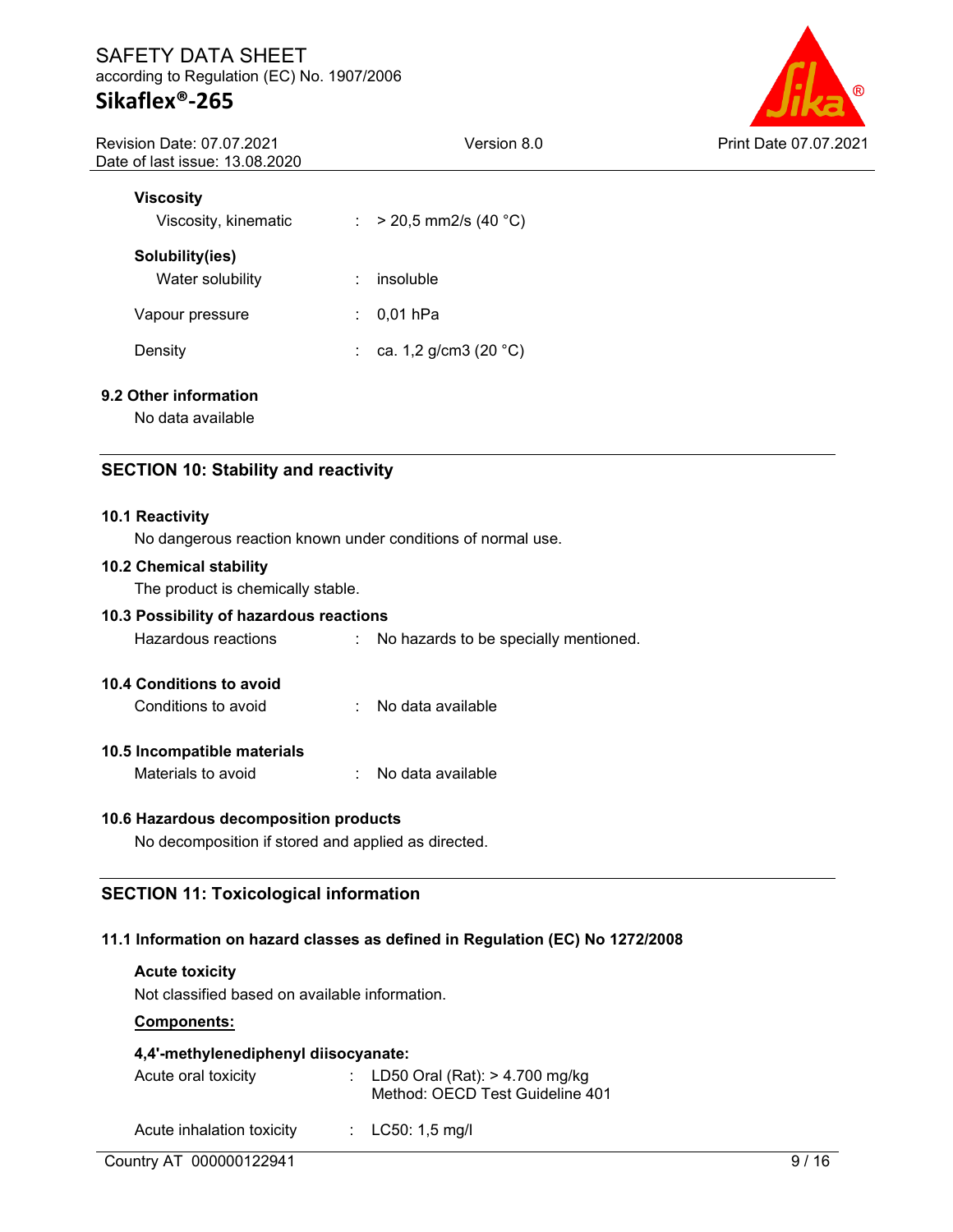# SAFETY DATA SHEET according to Regulation (EC) No. 1907/2006 **Sikaflex®-265**

Revision Date: 07.07.2021 Date of last issue: 13.08.2020



|                                                                                     |   | Exposure time: 4 h<br>Test atmosphere: dust/mist<br>Method: Expert judgement                  |       |
|-------------------------------------------------------------------------------------|---|-----------------------------------------------------------------------------------------------|-------|
|                                                                                     |   | Acute toxicity estimate: 1,5 mg/l<br>Test atmosphere: dust/mist<br>Method: Calculation method |       |
| 2,2-bis(acryloyloxymethyl)butyl acrylate:                                           |   |                                                                                               |       |
| Acute oral toxicity                                                                 |   | : LD50 Oral (Rat): 3.680 - 5.000 mg/kg                                                        |       |
| Acute dermal toxicity                                                               |   | : LD50 Dermal (Rabbit): $> 5.000$ mg/kg                                                       |       |
| Pentamethyl piperidylsebacate:                                                      |   |                                                                                               |       |
| Acute oral toxicity                                                                 |   | : LD50 Oral (Rat): 3.230 mg/kg                                                                |       |
| 3-isocyanatomethyl-3,5,5-trimethylcyclohexyl isocyanate:                            |   |                                                                                               |       |
| Acute oral toxicity                                                                 |   | : LD50 Oral (Rat): $4.814$ mg/kg                                                              |       |
| Acute inhalation toxicity                                                           |   | : LC50 (Rat): 0,031 mg/l<br>Exposure time: 4 h<br>Test atmosphere: dust/mist                  |       |
| Acute dermal toxicity                                                               | ÷ | LD50 Dermal (Rat): $>$ 7.000 mg/kg                                                            |       |
| <b>Skin corrosion/irritation</b><br>Not classified based on available information.  |   |                                                                                               |       |
| Serious eye damage/eye irritation<br>Not classified based on available information. |   |                                                                                               |       |
| <b>Respiratory or skin sensitisation</b>                                            |   |                                                                                               |       |
| <b>Skin sensitisation</b><br>May cause an allergic skin reaction.                   |   |                                                                                               |       |
| <b>Respiratory sensitisation</b>                                                    |   | May cause allergy or asthma symptoms or breathing difficulties if inhaled.                    |       |
| <b>Germ cell mutagenicity</b><br>Not classified based on available information.     |   |                                                                                               |       |
| Carcinogenicity<br>Not classified based on available information.                   |   |                                                                                               |       |
| <b>Reproductive toxicity</b><br>Not classified based on available information.      |   |                                                                                               |       |
| <b>STOT - single exposure</b><br>Not classified based on available information.     |   |                                                                                               |       |
| Country AT 000000122941                                                             |   |                                                                                               | 10/16 |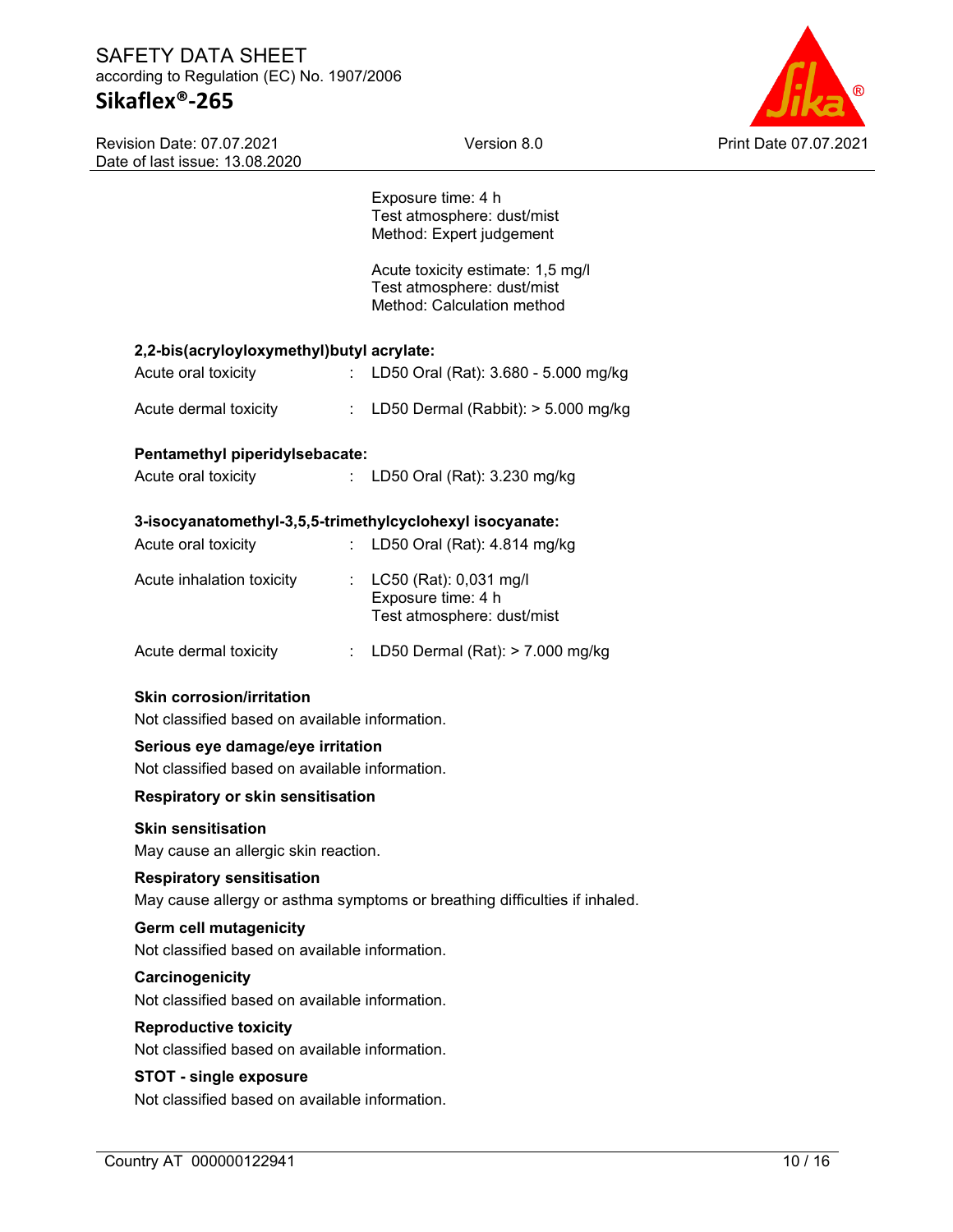Revision Date: 07.07.2021 Date of last issue: 13.08.2020



#### **STOT - repeated exposure**

Not classified based on available information.

#### **Aspiration toxicity**

Not classified based on available information.

#### **11.2 Information on other hazards**

#### **Endocrine disrupting properties**

#### **Product:**

Assessment : The substance/mixture does not contain components considered to have endocrine disrupting properties according to REACH Article 57(f) or Commission Delegated regulation (EU) 2017/2100 or Commission Regulation (EU) 2018/605 at levels of 0.1% or higher.

## **SECTION 12: Ecological information**

#### **12.1 Toxicity**

# Country AT 000000122941 11 20 10 11 20 10 11 20 11 20 12:00 12:00 12:00 12:00 12:00 12:00 12:00 12:00 12:00 12:00 12:00 12:00 12:00 12:00 12:00 12:00 12:00 12:00 12:00 12:00 12:00 12:00 12:00 12:00 12:00 12:00 12:00 12:00 **Components: 2,2-bis(acryloyloxymethyl)butyl acrylate:** Toxicity to fish : LC50 (Danio rerio (zebra fish)): 0,87 mg/l Exposure time: 96 h Method: OECD Test Guideline 203 M-Factor (Acute aquatic tox-: 1 icity) M-Factor (Chronic aquatic toxicity) : 1 **Pentamethyl piperidylsebacate:** Toxicity to fish : LC50 (Fish): 0,97 mg/l Exposure time: 96 h M-Factor (Acute aquatic tox-: 1 icity) M-Factor (Chronic aquatic toxicity) : 1 **12.2 Persistence and degradability** No data available **12.3 Bioaccumulative potential** No data available **12.4 Mobility in soil** No data available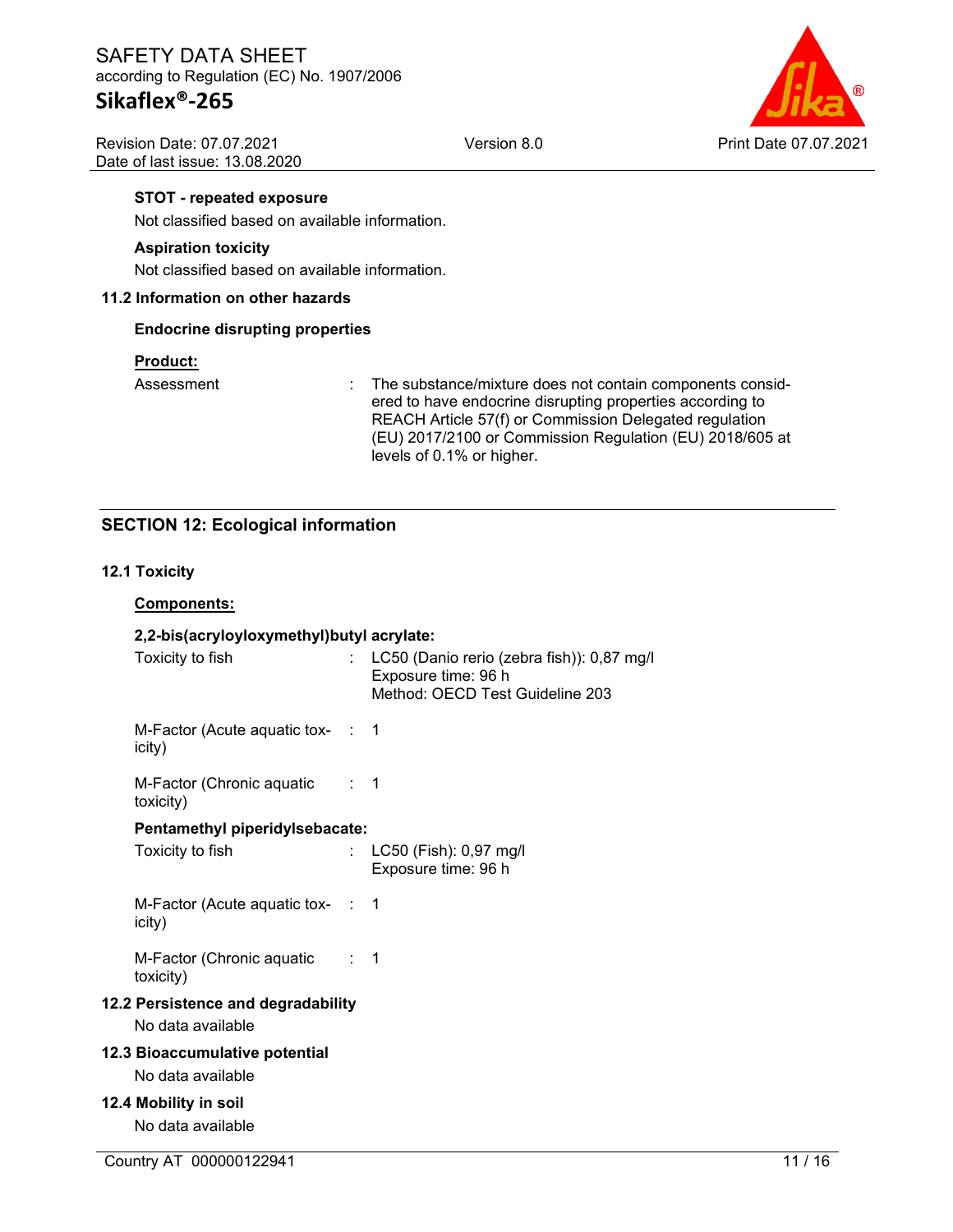Version 8.0 Print Date 07.07.2021

Revision Date: 07.07.2021 Date of last issue: 13.08.2020

#### **12.5 Results of PBT and vPvB assessment**

#### **Product:**

Assessment : This substance/mixture contains no components considered to be either persistent, bioaccumulative and toxic (PBT), or very persistent and very bioaccumulative (vPvB) at levels of 0.1% or higher..

#### **12.6 Endocrine disrupting properties**

| <b>Product:</b>                        |                                                                                                                                                                                                                                                                           |
|----------------------------------------|---------------------------------------------------------------------------------------------------------------------------------------------------------------------------------------------------------------------------------------------------------------------------|
| Assessment                             | The substance/mixture does not contain components consid-<br>ered to have endocrine disrupting properties according to<br>REACH Article 57(f) or Commission Delegated regulation<br>(EU) 2017/2100 or Commission Regulation (EU) 2018/605 at<br>levels of 0.1% or higher. |
| 12.7 Other adverse effects             |                                                                                                                                                                                                                                                                           |
| <b>Product:</b>                        |                                                                                                                                                                                                                                                                           |
| Additional ecological infor-<br>mation | : An environmental hazard cannot be excluded in the event of<br>unprofessional handling or disposal.                                                                                                                                                                      |

Harmful to aquatic life with long lasting effects.

# **SECTION 13: Disposal considerations**

#### **13.1 Waste treatment methods**

| Product                   | The generation of waste should be avoided or minimized<br>wherever possible.<br>Empty containers or liners may retain some product residues.<br>This material and its container must be disposed of in a safe<br>way.<br>Dispose of surplus and non-recyclable products via a licensed<br>waste disposal contractor.<br>Disposal of this product, solutions and any by-products should<br>at all times comply with the requirements of environmental<br>protection and waste disposal legislation and any regional<br>local authority requirements.<br>Avoid dispersal of spilled material and runoff and contact with<br>soil, waterways, drains and sewers. |
|---------------------------|---------------------------------------------------------------------------------------------------------------------------------------------------------------------------------------------------------------------------------------------------------------------------------------------------------------------------------------------------------------------------------------------------------------------------------------------------------------------------------------------------------------------------------------------------------------------------------------------------------------------------------------------------------------|
| Austria - Waste catalogue | : 55907                                                                                                                                                                                                                                                                                                                                                                                                                                                                                                                                                                                                                                                       |
| Contaminated packaging    | Completely emptied packagings can be given for recycling.<br>Packaging containing remains of dangerous substances, as<br>well as packagings disposed of remains can be unharmed<br>eliminated in accordance with the regulations.                                                                                                                                                                                                                                                                                                                                                                                                                             |
|                           | 15 01 10* packaging containing residues of or contaminated<br>by dangerous substances                                                                                                                                                                                                                                                                                                                                                                                                                                                                                                                                                                         |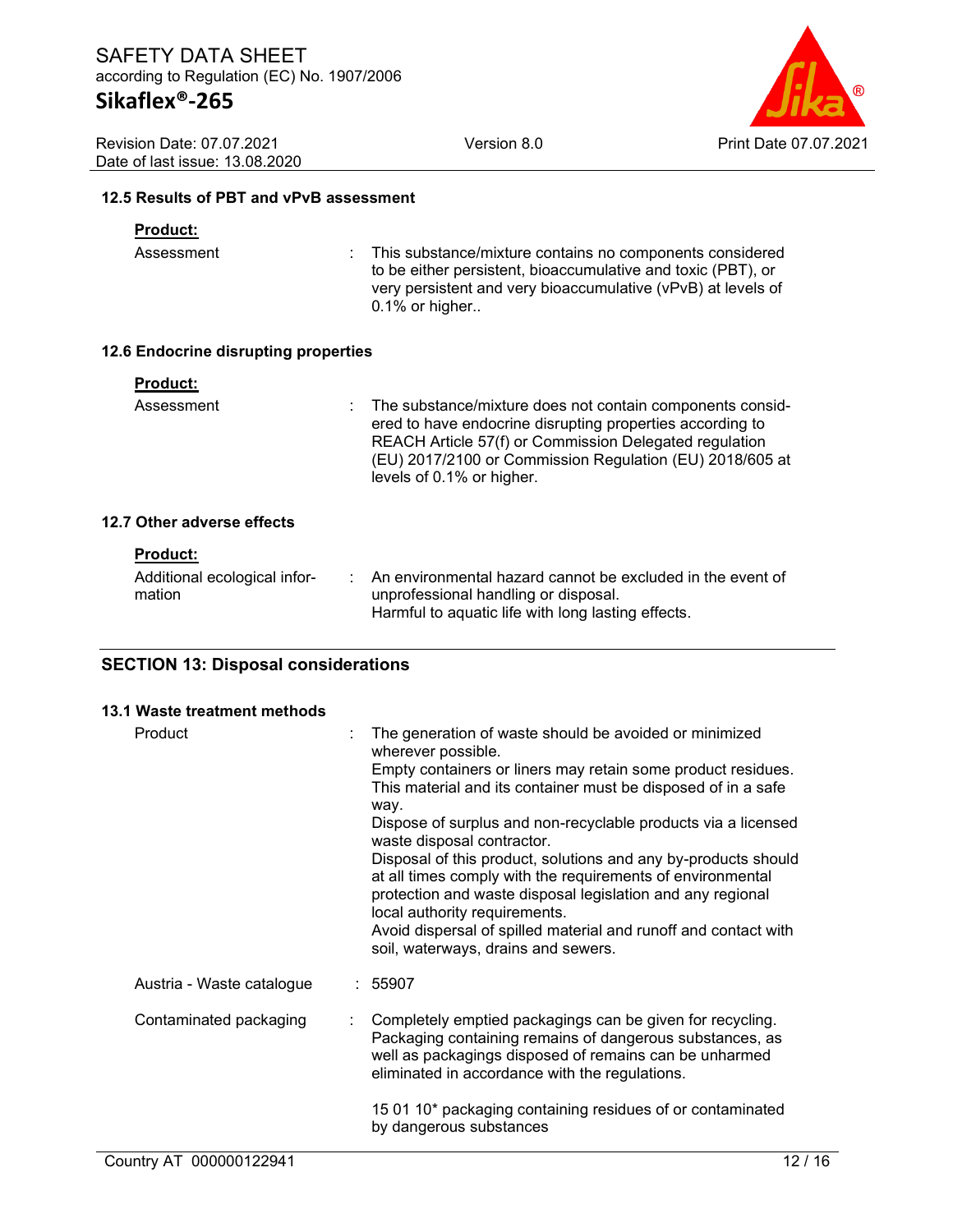# SAFETY DATA SHEET according to Regulation (EC) No. 1907/2006 **Sikaflex®-265**



# **SECTION 14: Transport information**

#### **14.1 UN number**

| <b>ADR</b>                      |   | Not regulated as a dangerous good |  |  |  |
|---------------------------------|---|-----------------------------------|--|--|--|
| <b>IMDG</b>                     |   | Not regulated as a dangerous good |  |  |  |
| <b>IATA</b>                     |   | Not regulated as a dangerous good |  |  |  |
| 14.2 UN proper shipping name    |   |                                   |  |  |  |
| <b>ADR</b>                      |   | Not regulated as a dangerous good |  |  |  |
| <b>IMDG</b>                     |   | Not regulated as a dangerous good |  |  |  |
| <b>IATA</b>                     |   | Not regulated as a dangerous good |  |  |  |
| 14.3 Transport hazard class(es) |   |                                   |  |  |  |
| <b>ADR</b>                      |   | Not regulated as a dangerous good |  |  |  |
| <b>IMDG</b>                     |   | Not regulated as a dangerous good |  |  |  |
| <b>IATA</b>                     |   | Not regulated as a dangerous good |  |  |  |
| 14.4 Packing group              |   |                                   |  |  |  |
| <b>ADR</b>                      | ÷ | Not regulated as a dangerous good |  |  |  |
| <b>IMDG</b>                     |   | Not regulated as a dangerous good |  |  |  |
| <b>IATA (Cargo)</b>             |   | Not regulated as a dangerous good |  |  |  |
| IATA (Passenger)                |   | Not regulated as a dangerous good |  |  |  |
| 11 E Environmentel hererde      |   |                                   |  |  |  |

#### **14.5 Environmental hazards**

Not regulated as a dangerous good

### **14.6 Special precautions for user**

Not applicable

# **14.7 Transport in bulk according to Annex II of Marpol and the IBC Code** Not applicable for product as supplied.

# **SECTION 15: Regulatory information**

| 15.1 Safety, health and environmental regulations/legislation specific for the substance or mixture |                                        |
|-----------------------------------------------------------------------------------------------------|----------------------------------------|
| REACH - Restrictions on the manufacture, placing on                                                 | Conditions of restriction for the fol- |
| the market and use of certain dangerous substances,                                                 | lowing entries should be considered:   |
| preparations and articles (Annex XVII)                                                              | Number on list 3                       |

4,4'-methylenediphenyl diisocyanate (Number on list 74, 56) 3-isocyanatomethyl-3,5,5-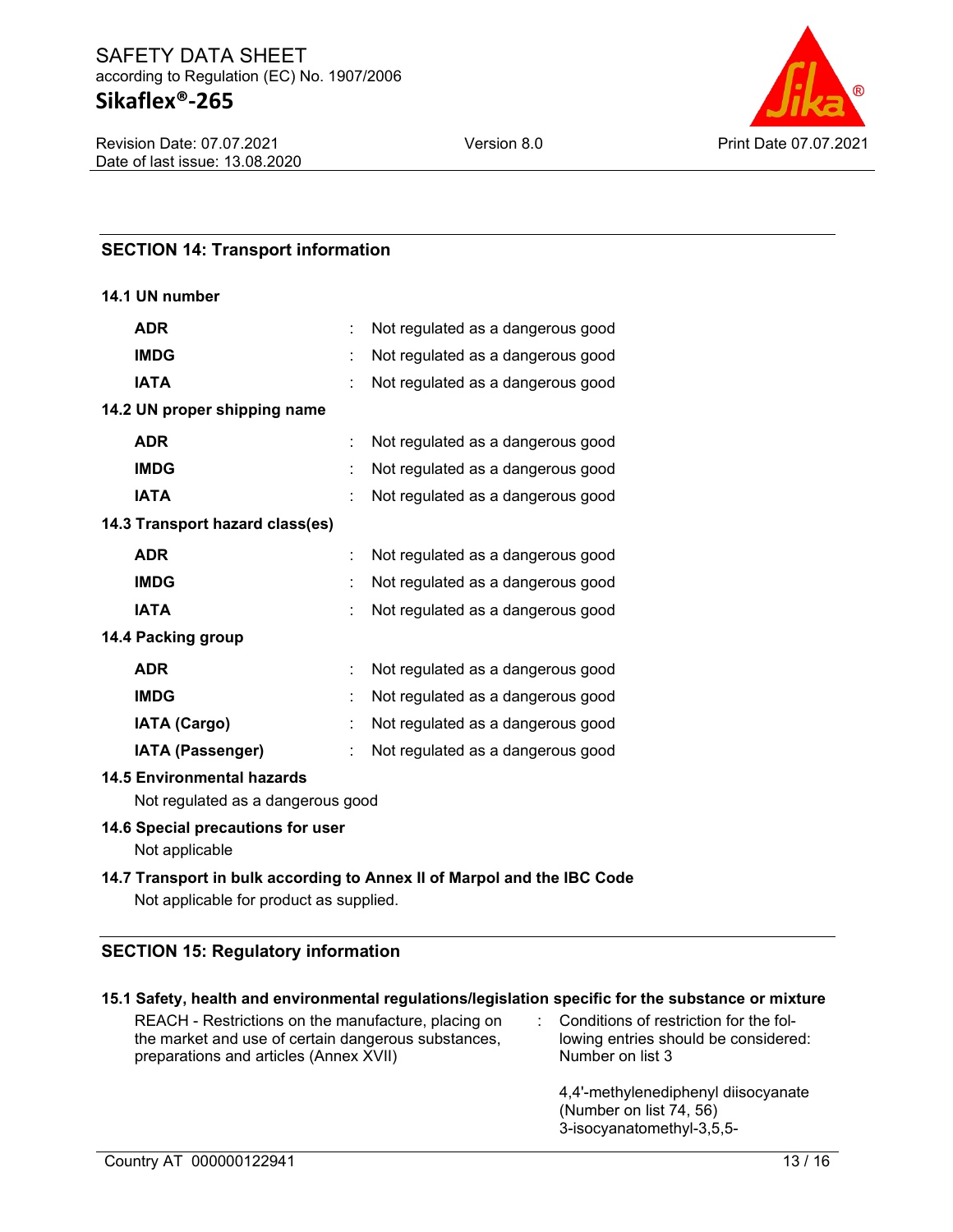# **Sikaflex®-265**

Version 8.0 Print Date 07.07.2021

| Revision Date: 07.07.2021      |  |
|--------------------------------|--|
| Date of last issue: 13.08.2020 |  |

|                                                                                                                                                                                |                                                                                                                                                                                                                    |                                                                                                                                                                                                             |                  | trimethylcyclohexyl isocyanate<br>(Number on list 74)<br>1,2-Benzenedicarboxylic acid, di-C9-<br>11-branched alkyl esters, C10-rich<br>(Number on list 52) |  |
|--------------------------------------------------------------------------------------------------------------------------------------------------------------------------------|--------------------------------------------------------------------------------------------------------------------------------------------------------------------------------------------------------------------|-------------------------------------------------------------------------------------------------------------------------------------------------------------------------------------------------------------|------------------|------------------------------------------------------------------------------------------------------------------------------------------------------------|--|
|                                                                                                                                                                                | International Chemical Weapons Convention (CWC)<br>Schedules of Toxic Chemicals and Precursors                                                                                                                     |                                                                                                                                                                                                             | ÷                | Not applicable                                                                                                                                             |  |
|                                                                                                                                                                                | REACH - Candidate List of Substances of Very High<br>Concern for Authorisation (Article 59).                                                                                                                       |                                                                                                                                                                                                             | $\mathbb{Z}^n$ . | None of the components are listed<br>$(=>0.1\%).$                                                                                                          |  |
|                                                                                                                                                                                | REACH - List of substances subject to authorisation<br>(Annex XIV)                                                                                                                                                 |                                                                                                                                                                                                             |                  | Not applicable                                                                                                                                             |  |
|                                                                                                                                                                                | Regulation (EC) No 1005/2009 on substances that de-<br>plete the ozone layer                                                                                                                                       |                                                                                                                                                                                                             |                  | Not applicable                                                                                                                                             |  |
|                                                                                                                                                                                | Regulation (EU) 2019/1021 on persistent organic pollu-<br>tants (recast)<br>Regulation (EC) No 649/2012 of the European Parlia-<br>ment and the Council concerning the export and import<br>of dangerous chemicals |                                                                                                                                                                                                             |                  | Not applicable                                                                                                                                             |  |
|                                                                                                                                                                                |                                                                                                                                                                                                                    |                                                                                                                                                                                                             |                  | Not applicable                                                                                                                                             |  |
|                                                                                                                                                                                | <b>REACH Information:</b>                                                                                                                                                                                          | All substances contained in our Products are<br>- registered by our upstream suppliers, and/or<br>- registered by us, and/or<br>- excluded from the regulation, and/or<br>- exempted from the registration. |                  |                                                                                                                                                            |  |
|                                                                                                                                                                                | Risk classification according<br>$\sim$<br>to VbF                                                                                                                                                                  | Exempt                                                                                                                                                                                                      |                  |                                                                                                                                                            |  |
| Seveso III: Directive 2012/18/EU of the European Parliament and of the Council on the control of ma-<br>jor-accident hazards involving dangerous substances.<br>Not applicable |                                                                                                                                                                                                                    |                                                                                                                                                                                                             |                  |                                                                                                                                                            |  |
|                                                                                                                                                                                | Water hazard class (Germa-<br>ny)                                                                                                                                                                                  | : WGK 1 slightly hazardous to water<br>Classification according to AwSV, Annex 1 (5.2)                                                                                                                      |                  |                                                                                                                                                            |  |
|                                                                                                                                                                                | Volatile organic compounds                                                                                                                                                                                         | Law on the incentive tax for volatile organic compounds<br>(VOCV)<br>Volatile organic compounds (VOC) content: < 0,01% w/w<br>no VOC duties                                                                 |                  |                                                                                                                                                            |  |
|                                                                                                                                                                                |                                                                                                                                                                                                                    | Directive 2010/75/EU of 24 November 2010 on industrial<br>emissions (integrated pollution prevention and control)<br>Volatile organic compounds (VOC) content: < 0,01% w/w                                  |                  |                                                                                                                                                            |  |

# **15.2 Chemical safety assessment**

No Chemical Safety Assessment has been carried out for this mixture by the supplier.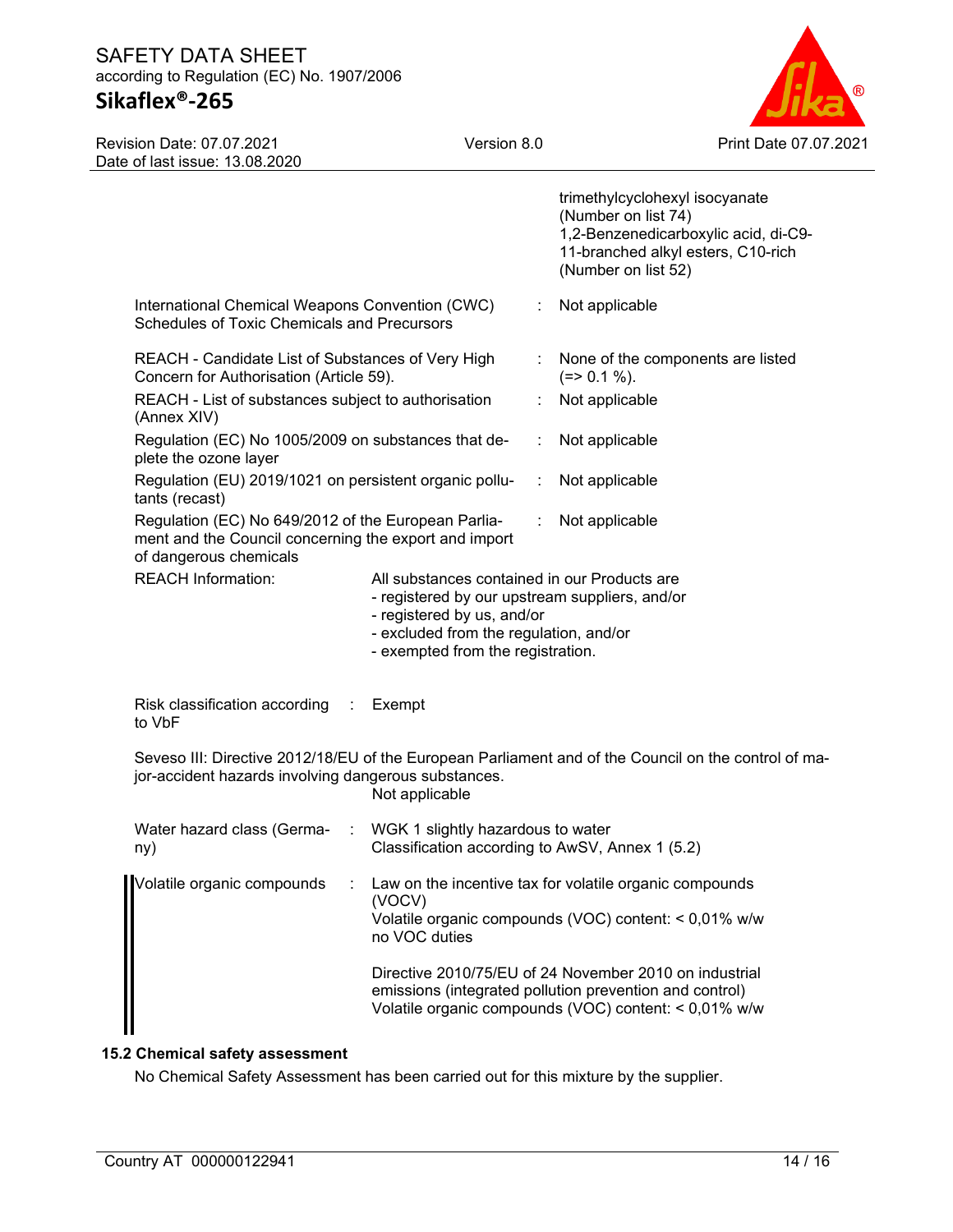# **Sikaflex®-265**

Revision Date: 07.07.2021 Date of last issue: 13.08.2020



# **SECTION 16: Other information**

| <b>Full text of H-Statements</b>        |                                                                                        |
|-----------------------------------------|----------------------------------------------------------------------------------------|
| H315                                    | Causes skin irritation.                                                                |
| H317                                    | May cause an allergic skin reaction.                                                   |
| H319                                    | Causes serious eye irritation.                                                         |
| H330                                    | Fatal if inhaled.                                                                      |
| H332                                    | Harmful if inhaled.                                                                    |
| H334                                    | May cause allergy or asthma symptoms or breathing difficul-<br>ties if inhaled.        |
| H <sub>335</sub>                        | May cause respiratory irritation.                                                      |
| H <sub>351</sub>                        | Suspected of causing cancer.                                                           |
| H373                                    | May cause damage to organs through prolonged or repeated<br>exposure if inhaled.       |
| H400                                    | Very toxic to aquatic life.                                                            |
| H410                                    | Very toxic to aquatic life with long lasting effects.                                  |
| H411                                    | Toxic to aquatic life with long lasting effects.                                       |
| <b>Full text of other abbreviations</b> |                                                                                        |
| Acute Tox.                              | Acute toxicity                                                                         |
| <b>Aquatic Acute</b>                    | Short-term (acute) aquatic hazard                                                      |
| Aquatic Chronic                         | Long-term (chronic) aquatic hazard                                                     |
| Carc.                                   | Carcinogenicity                                                                        |
| Eye Irrit.                              | Eye irritation                                                                         |
| Resp. Sens.                             | Respiratory sensitisation                                                              |
| Skin Irrit.                             | Skin irritation                                                                        |
| Skin Sens.                              | Skin sensitisation                                                                     |
| STOT RE                                 | Specific target organ toxicity - repeated exposure                                     |
| STOT SE                                 | Specific target organ toxicity - single exposure                                       |
| AT OEL                                  | Austria. Limit values regulation - Annex I: Substance list                             |
| VGÜ2014                                 | Austria. Regulation on health surveillance in the workplace                            |
|                                         | 2014                                                                                   |
| AT OEL / MAK-TMW                        | Time Weighted Average                                                                  |
| AT OEL / MAK-KZW                        | Short Term Exposure Limit                                                              |
| AT OEL / TRK-TMW                        | <b>Time Weighted Average</b>                                                           |
| AT OEL / TRK-KZW                        | Short Term Exposure Limit                                                              |
| <b>ADR</b>                              | European Agreement concerning the International Carriage of<br>Dangerous Goods by Road |
| CAS                                     | <b>Chemical Abstracts Service</b>                                                      |
| <b>DNEL</b>                             | Derived no-effect level                                                                |
| <b>EC50</b>                             | Half maximal effective concentration                                                   |
| <b>GHS</b>                              | <b>Globally Harmonized System</b>                                                      |
| <b>IATA</b>                             | International Air Transport Association                                                |
| <b>IMDG</b>                             | International Maritime Code for Dangerous Goods                                        |
| LD50                                    | Median lethal dosis (the amount of a material, given all at                            |
|                                         | once, which causes the death of 50% (one half) of a group of<br>test animals)          |
| <b>LC50</b>                             | Median lethal concentration (concentrations of the chemical in                         |
|                                         | air that kills 50% of the test animals during the observation                          |
|                                         | period)                                                                                |
| <b>MARPOL</b>                           | International Convention for the Prevention of Pollution from                          |
|                                         | Ships, 1973 as modified by the Protocol of 1978                                        |